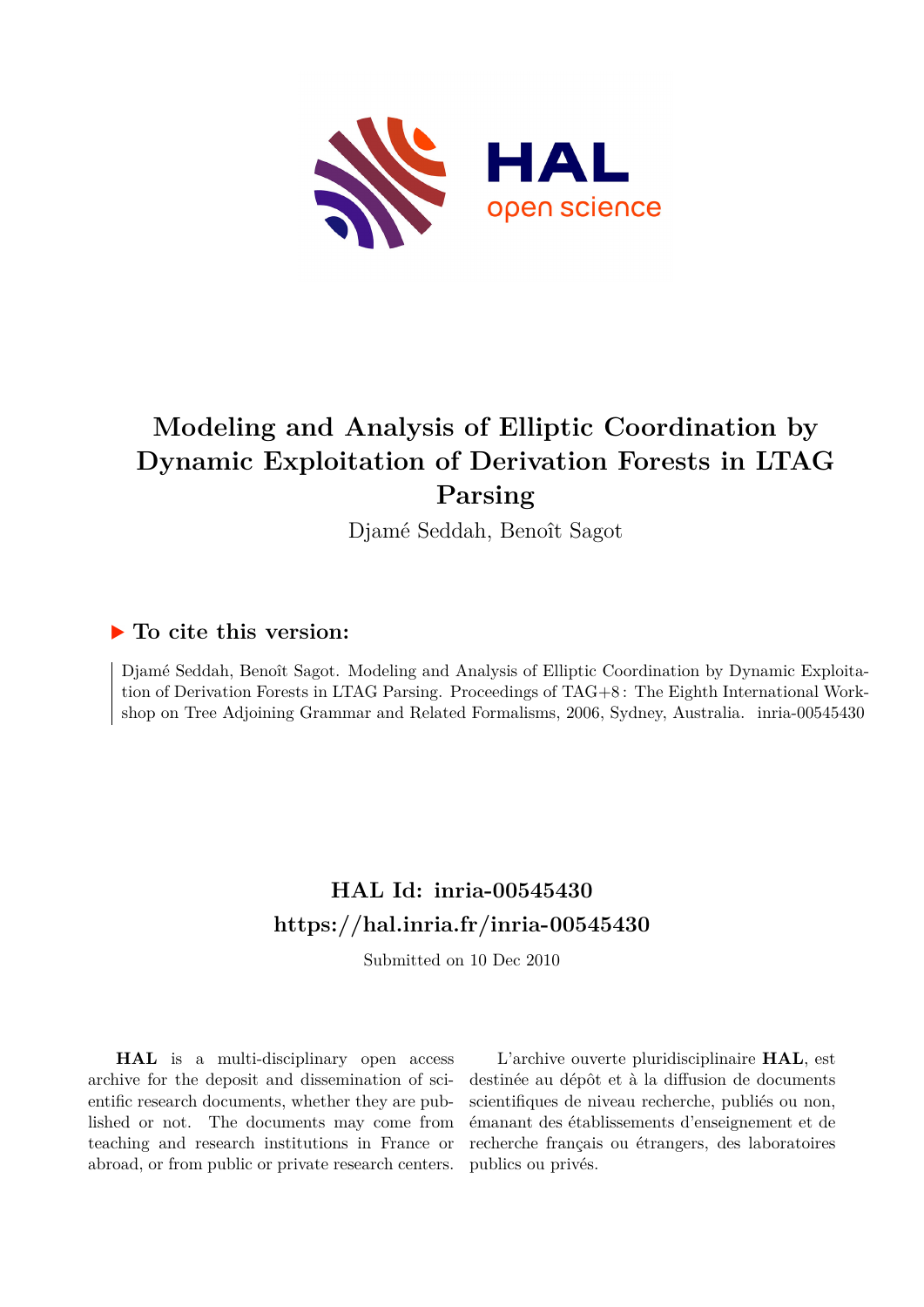# **Modeling and Analysis of Elliptic Coordination by Dynamic Exploitation of Derivation Forests in LTAG parsing**

**Djamé Seddah (1) & Benoît Sagot (2)** (1) NCLT - Dublin City University - Ireland

djame.seddah@computing.dcu.ie (2) Projet ATOLL - INRIA - France benoit.sagot@inria.fr

# **Abstract**

In this paper, we introduce a generic approach to elliptic coordination modeling through the parsing of Ltag grammars. We show that erased lexical items can be replaced during parsing by informations gathered in the other member of the coordinate structure and used as a guide at the derivation level. Moreover, we show how this approach can be indeed implemented as a light extension of the LTAG formalism throuh a so-called "fusion" operation and by the use of tree schemata during parsing in order to obtain a dependency graph.

# **1 Introduction**

The main goal of this research is to provide a way of solving elliptic coordination through the use of Derivation Forests. The use of this device implies that the resolution mechanism depends on syntactic information, therefore we will not deal with anaphoric resolutions and scope modifier problems. We show how to generate a derivation forest described by a set of context free rules (similar to (Vijay-Shanker and Weir, 1993)) augmented by a stack of current adjunctions when a rule describes a spine traversal. We first briefly discuss the linguistic motivations behind the resolution mechanism we propose, then introduce the **fusion** operation and show how it can be compared to the analysis of (Dalrymple et al., 1991) and (Steedman, 1990) and we show how it differs from (Sarkar and Joshi, 1996). We assume that the reader is familiar with the Lexicalized Tree Adjoining Grammars formalism ((Joshi and Schabes, 1992)).

# **2 Linguistic Motivations : a parallelism of Derivation**

The LTAG formalism provides a derivation tree which is strictly the history of the operations needed to build a constituent structure, the derived tree. In order to be fully appropriate for semantic inference  $<sup>1</sup>$ , the derivation tree should display</sup> every syntactico-semantic argument and therefore should be a graph. However to obtain this kind of dependency structure when it is not possible to rely on lexical information, as opposed to (Seddah and Gaiffe, 2005a), is significantly more complicated. An example of this is provided by elliptic coordination.

Consider the sentences Figure 3. They all can be analyzed as coordinations of S categories<sup>2</sup> with one side lacking one mandatory argument. In (4), one could argue for VP coordination, because the two predicates share the same continuum (same subcategorization frame and semantic space). However the S hypothesis is more generalizable and supports more easily the analysis of coordination of unlike categories ("John is a republican and proud of it" becomes "John<sub>i</sub> is<sub>j</sub> a republican and  $\varepsilon_i \varepsilon_j$  proud of it").

The main difficulty is to separate the cases when a true co-indexation occurs ((2) and (4)) from the cases of a partial duplication (in (1), the predicate is not shared and its feature structures could differ on aspects, tense or number<sup>3</sup>). In an elliptic construction, some words are unrealized. Therefore, their associated syntactic structures are also non-realized, at least to some extent. However, our aim is to get, as a result of the parsing process, the full constituency and dependency structures of the sentence, including erased semantic items (or units) and their (empty) syntactic positions. Since their syntactic realizations have been erased, the construction of the dependency structure can not

<sup>&</sup>lt;sup>1</sup>As elementary trees are lexicalized and must have a minimal semantic meaning (Abeillé, 1991), the derivation tree can be seen as a dependency tree with respect to the restrictions defined by (Rambow and Joshi, 1994) and (Candito and Kahane, 1998) to cite a few.

 $2P$  for Phrase in french, in Figures given in annex

<sup>&</sup>lt;sup>3</sup>see "John loves<sub>i</sub> Mary and children<sub>i</sub> their gameboy"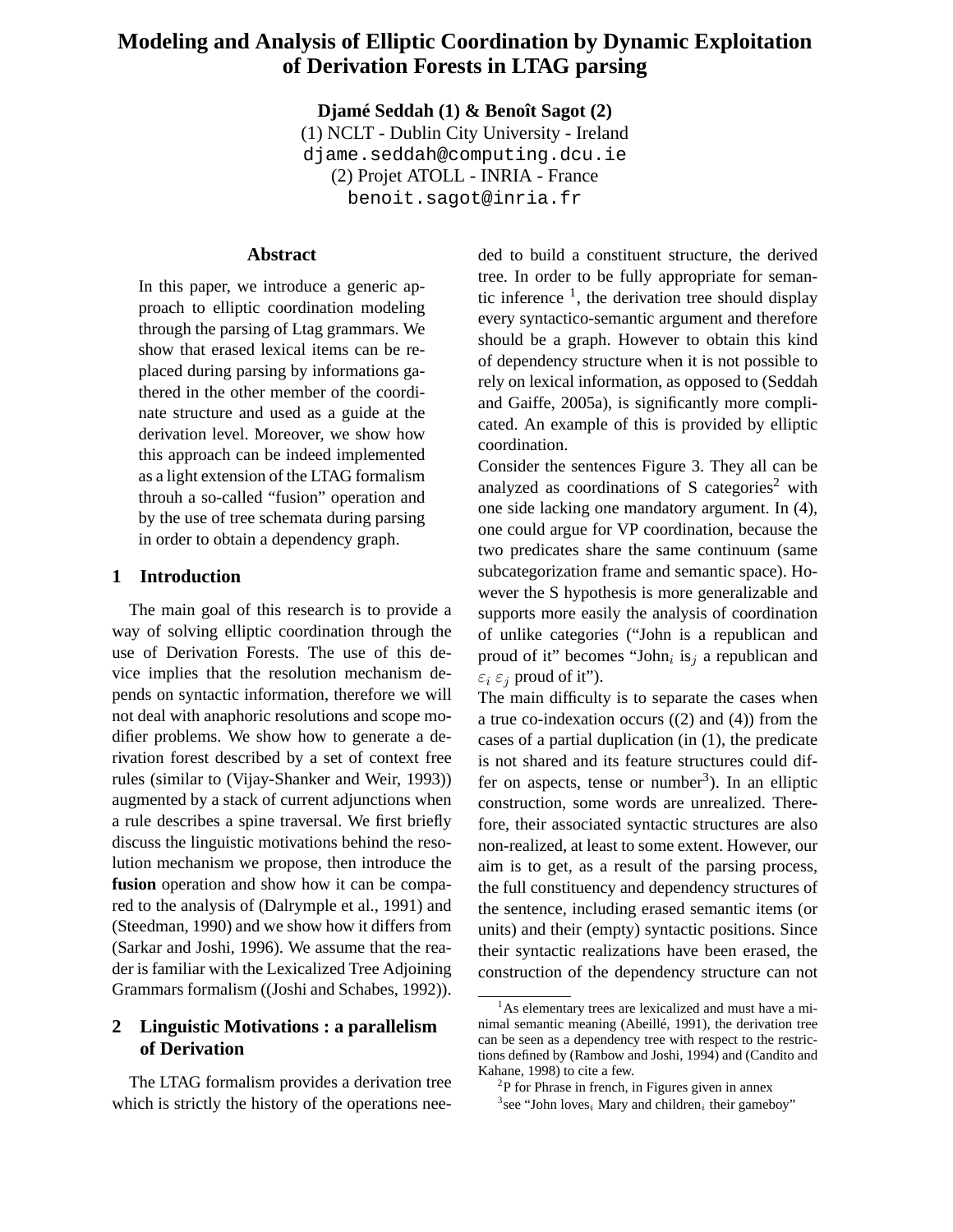be anchored to lexical items. Instead, it has to be anchored on non-realized lexical items and guided by the dependency structure of the reference phrase. Indeed, it is because of the parallelism between the reference phrase and the elliptical phrase that an ellipsis can be interpreted.

#### **3 The Fusion Operation**

In this research, we assume that every coordinator, which occurs in elided sentences, anchors an initial tree  $\alpha_{conj}$  rooted by P and with two substitution nodes of category  $P$  (Figure 1). The fu-



FIG. 1 – Initial Tree  $\alpha_{coni}$ 

sion operation replaces the missing derivation of any side of the coordinator by the corresponding ones from the other side. It shall be noted that the fusion provide proper node sharing when it is syntactically decidable (cf. 6.4). The implementation relies on the use of non lexicalized trees (*ie tree schemes*) called *ghost trees*. Their purpose is to be the support for partial derivations which will be used to rebuild the derivation walk in the elided part. We call the partial derivations *ghost derivations*. The incomplete derivations from the tree  $\gamma$  are shown as a broken tree in Figure 2. The ghost derivations are induced by the inclusion of the *ghost tree*  $\alpha'$  which must be the scheme of the tree  $\alpha$ . When the two derivation structures from  $\gamma$  and  $\alpha'$  are processed by the fusion operation, a complete derivation structure is obtained.



Derivations before the Fusion After the Fusion

FIG. 2 – Derivation sketch of the Fusion Operation

# **4 examples anylysis**

Let us go back to the following sentences :

| (1) Jean aime, Marie et Paul $\varepsilon_i$ Virginie                |
|----------------------------------------------------------------------|
| John loves Mary and Paul Virginia                                    |
| (2) Paul <sub>i</sub> aime Virginie et $\varepsilon_i$ déteste Marie |
|                                                                      |

*Paul loves Virginia and hates Mary*

Obviously (1) can have as a logical formula :

 $aime'(jean', Marie') \wedge aime'(paul',virginie')$ whereas (2) is rewritten by  $eat(paul', apple') \wedge$  $buy' (Paul',cherries')$ . The question is to differentiate the two occurrence of  $aime'$  in (1) from the paul′ ones. Of course, the second should be noted as a sharing of the same argument when the first is a copy of the predicate *aime'*. Therefore in order to represent the sharing, we will use the same node in the dependency graph while a ghosted node (noted by ghost( $\gamma$ ) in our figures) will be used in the other case. This leads to the analysis figure 4. The level of what exactly should be copied, speaking of level of information, is outside the scope of this paper, but our intuition is that a state between a pure anchored tree and an tree schemata is probably the correct answer. As we said, aspect, tense and in most case diathesis for  $4$ are shared, as it is showed by the following sentences :

| (3)*Paul killed John and Bill by Rodger               |  |  |                          |
|-------------------------------------------------------|--|--|--------------------------|
| $(4)$ <sup>*</sup> Paul ate apple and Mary will pears |  |  |                          |
|                                                       |  |  | $\overline{\phantom{a}}$ |

As opposed to (4), we believe "Paul ate apples and Mary will do pears" to be correct but in this case, we do not strictly have an ellipsis but a semi-modal verb which is susbsumed by its co-referent. Although our proposition focuses on syntax-semantic interface, mainly missing syntactic arguments.

#### **5 Ghost Trees and Logical Abstractions**

Looking either at the approach proposed by (Dalrymple et al., 1991) or (Steedman, 1990) for the treatment of sentences with gaps, we note that in both cases<sup>5</sup> one wants to abstract the realized element in one side of the coordination in order to instantiate it in the other conjunct using the coordinator as the pivot of this process. In our analysis, this is exactly the role of *ghost trees* to support such abstraction (talking either about High Order Variable or  $\lambda$ -abstraction). In this regard, the fusion operation has only to check that the derivations induced by the *ghost tree* superimpose well with the derivations of the realized side.

This is where our approach differs strongly from (Sarkar and Joshi, 1996). Using the fusion operation involves inserting partial derivations, which are linked to already existing ones (the realized derivation), into the shared forest whereas using

<sup>&</sup>lt;sup>4</sup>w.r.t to the examples of (Dalrymple et al., 1991), i.e "It is possible that this result can be derived (..) but I know of no theory that does so."

<sup>5</sup> Footnote n˚3, page 5 for (Dalrymple et al., 1991), and pages 41-42 for (Steedman, 1990).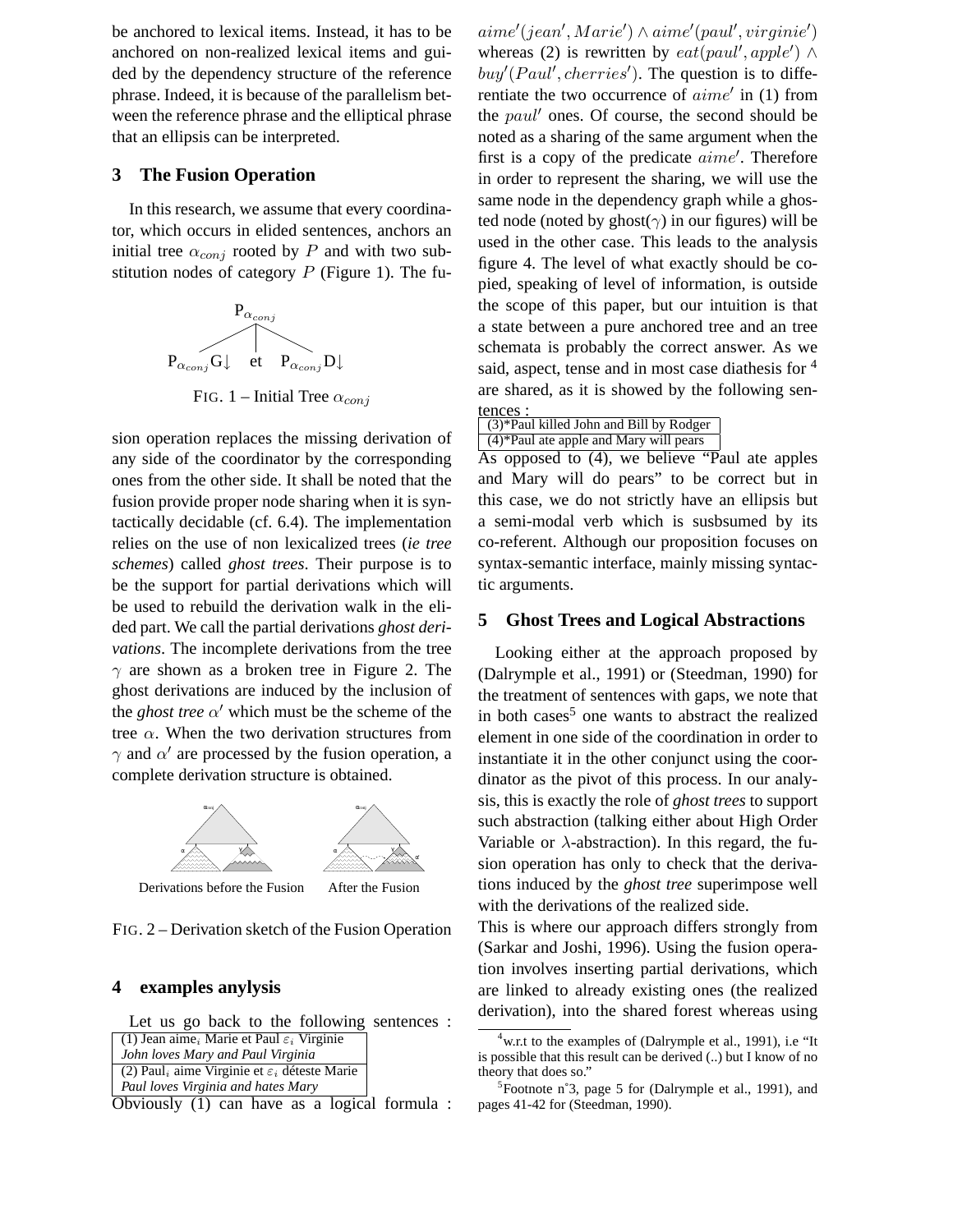the *conjoin* operation defined in (Sarkar and Joshi, 1996) involves merging nodes from different trees while the tree anchored by a coordinator acts similarly to an auxiliary tree with two foot nodes. This may cause difficulties to derive the now dag into a linear string. In our approach, we use empty lexical items in order to leave traces in the derivation forest and to have syntacticly motivated derived tree (cf fig. 5) if we extract only the regular LTAG "derivation item" from the forest.

### **6 LTAG implementation**

#### **6.1 Working on shared forest**

A *shared forest* is a structure which combines all the information coming from derivation trees and from derived trees. Following (Vijay-Shanker and Weir, 1993; Lang, 1991), each tree anchored by the elements of the input sentence is described by a set of rewriting rules. We use the fact that each rule which validates a derivation can infer a derivation item and has access to the whole chart in order to prepare the inference process. The goal is to use the shared forest as a guide for synchronizing the derivation structures from both parts of the coordinator.

This forest is represented by a context free grammar augmented by a stack containing the current adjunctions (Seddah and Gaiffe, 2005a), which looks like a Linear Indexed Grammar (Aho, 1968).

Each part of a rule corresponds to an item *à la* Cock Kasami Younger described by (Shieber et al., 1995), whose form is  $\langle N, POS, I, J, STACK \rangle$  with N a node of an elementary tree,  $POS$  the situation relative to an adjunction (marked ⊤ if an adjunction is still possible,  $\perp$  otherwise). This is marked on figure 5 with a bold dot in high position,  $\top$ , or a bold dot in low position,  $\perp$ ). I and J are the start and end indices of the string dominated by the N node. *STACK* is the stack containing all the call of the subtrees which has started an adjunction et which must be recognized by the foot recognition rules. We used  $S$  as the starting symbol of the grammar and  $n$  is the length of the initial string. Only the rules which prove a derivation are shown in figure 6.

The form of a derivation item is  $Name:$ 

where *Name* is the derivation, typed  $Type^6$ , of the tree  $\gamma_{from}$  to the node  $Node$  of  $\gamma_{to}$ .<sup>7</sup>

#### **6.2 Overview of the process**

We refer to a *ghost derivation* as any derivation which occurs in a tree anchored by an empty element, and *ghost tree* as a tree anchored by this empty element. As we can see in figure 5, we assume that the proper ghost tree has been selected. So the problem remains to know which structure we have to use in order to synchronize our derivation process.

**Elliptic substitution of an initial ghost tree on a tree**  $\alpha_{conj}$  : Given a tree  $\alpha_{conj}$  (see Fig. 1) anchored by a coordinator and an initial tree  $\alpha_1$  of root P to be substituted in the leftmost P node of  $\alpha_{\text{conj}}$ . Then the rule corresponding to the traversal of the Leftmost P node would be  $P_{\alpha_{conj}G}(\top, i, j, -, -) \longrightarrow P_{\alpha_1}(\top, i, j, -, -)$ . So if this rule is validated, then we infer a derivation item called  $\left| \overline{D1} : \langle P_{\alpha_{coni}G}, \alpha_1, \alpha_{coni}, \text{subst} \rangle \right|$ 

Now, let us assume that the node situated to the right of the coordinating conjunction dominates a phrase whose verb has been erased (as in *et Paul \_ Virginie*) and that there exists a tree of Root P with two argument positions (a quasi tree like N0VN1 in LTAG literature for example). This ghost tree is anchored by an empty element and is called  $\alpha_{\text{ghost}}$ . We have a rule, called *Call-subst-ghost*, describing the traversal of this node :

 ${\rm P}_{\alpha_{conj}D}(\top,{\rm j+1},\!{\rm n},\!{\scriptscriptstyle {\rm -}},\!{\scriptscriptstyle {\rm -}}) \longrightarrow {\rm P}_{\alpha_{ghost}}(\top,{\rm j+1},\!{\rm n},\!{\scriptscriptstyle {\rm -}},\!{\scriptscriptstyle {\rm -}}) \Big| .$ 

For the sake of readability, let us call  $\overrightarrow{D1}$  the pseudo-derivation of call-subst-ghost :

| $D1':< P_{\alpha_{conj}D},$ ?, $\alpha_{conj},$ subst, $\alpha_{ghost}$ >, |
|----------------------------------------------------------------------------|
|                                                                            |

where the non-instantiated variable,  $\mid$  ?, indicates the missing information in the synchronized tree. If our hypothesis is correct, this tree will be anchored by the anchor of  $\alpha_1$ . So we have to prepare this anchoring by performing a synchronization with existing derivations. This leads us to infer a ghost substitution derivation of the tree  $\alpha_1$  on the node  $P_{\alpha_{\text{con}},D}$ . The inference rule which produces the

<sup>&</sup>lt;sup>6</sup>which can be an adjunction ( $type = adj$ ), a substitution (subst), an axiom  $(ax)$ , an anchor which is usually an implicit derivation in an LTAG derivation tree (anch) or a "ghosted" one  $\left( \frac{adj_{g}}{subst_{g}} \right)$ 

 $\gamma_{ghost}$  is here to store the name of the 'ghost tree' if the Node belongs to one or − otherwise.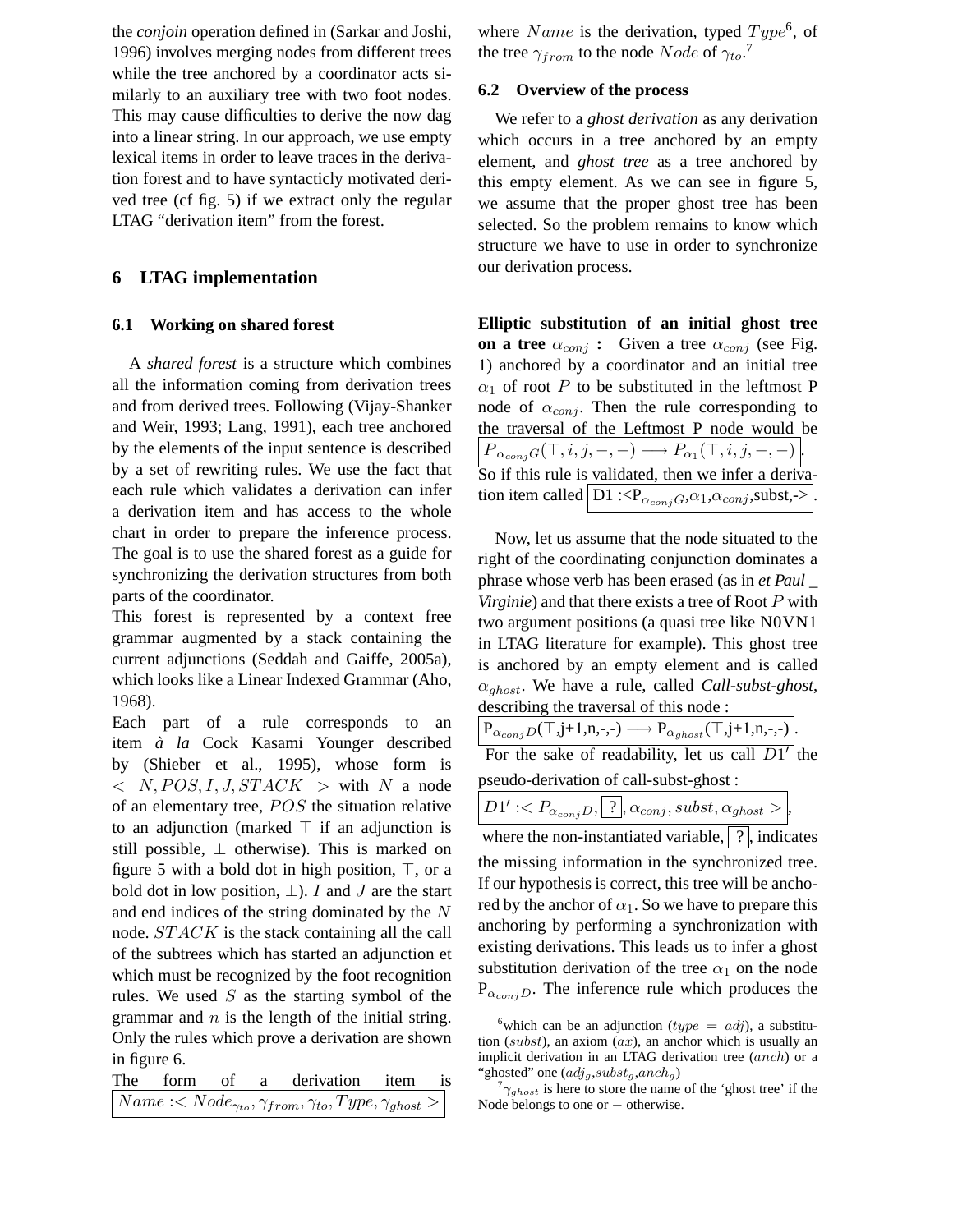item called ghost( $\alpha_1$ ) on Figure 5, is therefore :

| $D1' : , ?, \alpha_{conj}, subst, \alpha_{ghost}D1: < P_{\alpha_{conj}R}, \alpha_1, \alpha_{conj}, subst, ->$ |
|---------------------------------------------------------------------------------------------------------------|
| $Ghost-D1: < P_{\alpha_{conj}R}, \alpha_1, \alpha_{conj}, subst_g, \alpha_{ghost} >$                          |

The process which is almost the same for the remaining derivations, is described section 6.4.

#### **6.3 Ghost derivation and Item retrieving**

In the last section we have described a ghost derivation as a derivation which deals with a tree anchored by an empty element, either it is the source tree or the destination tree. In fact we need to keep marks on the shared forest between what we are really traversing during the parsing process and what we are synchronizing, that is why we need to have access to all the needed informations. But the only rule which really knows which tree will be either co-indexed or duplicated is the rule describing the substitution of the realized tree. So, we have to get this information by accessing the corresponding derivation item. If we are in a two phase generation process of a shared forest<sup>8</sup> we can generate simultaneously the substitution rules for the leftmost and rightmost nodes of the tree anchored by a coordination and then we can easily get the right synchronized derivation from the start. Here we have to fetch from the chart this item using unification variables through the path of the derivations leading to it.

Let us call "climbing" the process of going from a leaf node N of a tree  $\gamma$  to the node belonging to the tree anchored by a coordinator  $(\alpha_{\text{conj}})$  and which dominates this node. This "climbing" gives us a list of linked derivations (ie.  $\left[ \langle \gamma_x(N), \gamma_y, \gamma_x, Type, IsGhost \rangle \right]$  $\gamma < \gamma_z(N), \gamma_x, \gamma_z, Type_1, IsGhost_1 > ...$  where  $\gamma(N)$  is the node of the tree  $\gamma$  where the derivation takes place<sup>9</sup>). The last returned item is the one who has an exact counterpart in the other conjunct, and which is easy to recover as shown by the inference rule in the previous section. Given this item, we start the opposite process, called "descent", which use the available data gathered by the climbing (the derivation starting nodes, the argumental position marked by an index on nodes in TAG grammars..) to follow a parallel path. Our algorithm can be considered as taking the two resulting lists as a parameter to produce the correct derivation item. If we apply a two step generation process (shared forest generation then extraction), the "descent" and the "climbing" phase can be done in parallel in the same time efficient way than(2005a).

#### **6.4 Description of inference rules**

In this section we will describe all of the inferences relative to the derivation in the right part, resp. left, of the coordination, seen in figure 5.

In the remainder of this paper, we describe the inference rules involved in so called predicative derivations (substitutions and ghost substitutions). Indeed, the status of adjunction is ambiguous. In the general case, when an adjunct is present on one side only of the conjunct, there are two possible readings : one reading with an erased (co-indexed) modifier on the other side, and one reading with no such modifier at all on this other side. In the reading with erasing, there is an additionnal question, which occurs in the substitution case as well : in the derivation structure, shall we co-index the erased node with its reference node, or shall we perform a (partial) copy, hence creating two (partially co-indexed) nodes ? The answer to this question is non-trivial, and an appropriate heuristics is needed. A first guess could be the following : any fully erased node (which spans an empty range) is fully co-indexed, any partially erased node is copied (with partial co-indexation). In particular, erased verbs are always copied, since they can not occur without non-erased arguments (or modifiers).

**Elliptic substitution of an initial tree**  $\alpha$  on a **ghost tree**  $\gamma_{ghost}$  : If a tree  $\alpha$  substituted in a node  $N_i$  of a ghost tree  $\gamma_{ghost}$  (ie. Derivation g-Der2' on figure 5), where  $i$  is the traditional index of an argumental position  $(N_0, N_1...)$  of this tree ; and if there exists a ghost derivation of a substitution of the tree  $\gamma_{ghost}$  into a coordination tree  $\alpha_{\text{conj}}$  (Der. g-Der1) and therefore if this ghost derivation pertains to a tree  $\alpha_X$  where a substitution derivation exists node  $N_i$ , (Der. Der2) then we infer a ghost derivation indicating the substitution of  $\alpha$  on the forwarded tree  $\alpha_X$ through the node  $N_i$  of the ghost tree  $\gamma_{\text{ghost}}$  (Der. Ghost-Der2).

 $8^8$ The first phase is the generation of the set of rules, (Vijay-Shanker and Weir, 1993), and the second one is the forest traversal (Lang, 1992). See (Seddah and Gaiffe, 2005b) for a way to generate a shared derivation forest where each derivation rule infers its own derivation item, directly prepared during the generation phase.

<sup>&</sup>lt;sup>9</sup>The form of a derivation item is defined section 6.1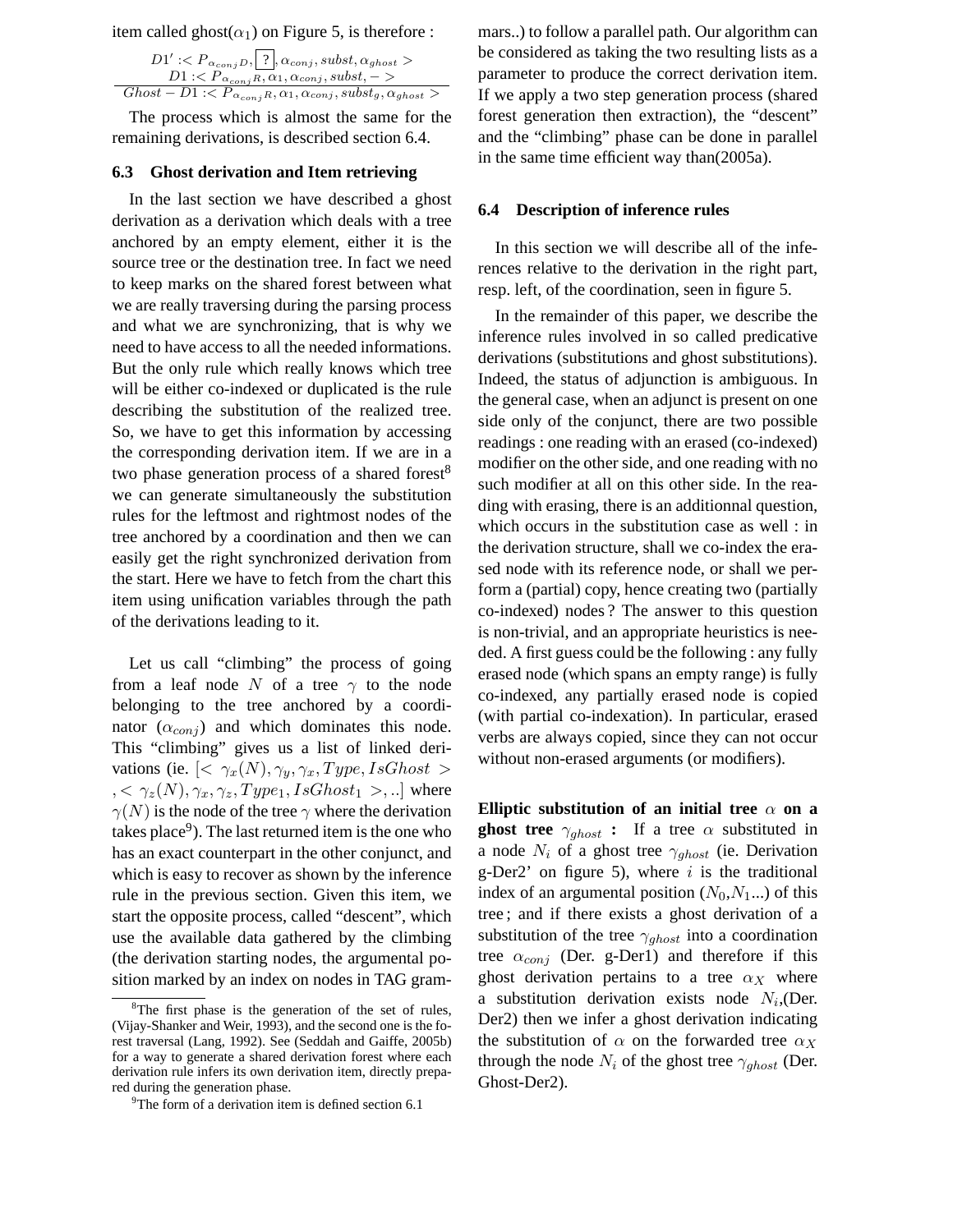| g-Der2': $\langle N_{i_{\alpha}}, \alpha,   ?  $ , subst <sub>g</sub> , $\gamma_{ghost} >$<br>g-Der1: $P_{\alpha_{conj}D}, \alpha_{X}, \alpha_{conj}, subst_g, \gamma_{ghost}$ |
|--------------------------------------------------------------------------------------------------------------------------------------------------------------------------------|
| Der2:< $N_{i_{\alpha_X}}, -, \alpha_X, \text{subst}, -$                                                                                                                        |
| $\text{ghost-Der2:} < N_{i_{\alpha}}, \alpha, ghost(\alpha_X), subst_g, \gamma_{ghost} >$                                                                                      |

This is the mechanism seen in the analysis of "Jean aime Marie et Pierre Virginie" to provide the derivation tree.

**Elliptic substitution of a initial ghost tree**  $\alpha_{\text{ghost}}$ **on a tree**  $\gamma$  **substituted on an tree**  $\alpha_{coni}$  **:** We are here on a kind of opposite situation, we have a realized subtree which lacks one of its argument such as *Jean<sub>i</sub> dormit puis*  $\epsilon_i$  *mourut* (John<sub>i</sub> slept then  $\epsilon_i$  died). So we have to first let a mark in the shared forest, then fetch the tree substituted on the left part of the coordination, and get the tree which has substituted on its  $i^{th}$  node, then we will be able to infer the proper substitution. We want to create a real link, because as opposed to the last case, it's really a link, so the resulting structure would be a graph with two links out of the tree anchored by *Jean*, one to *[dormir]* (to sleep) and one to *[mourir]* (to die).

If a ghost tree  $\alpha_{ghost}$  substituted on a node  $N_i$ of a tree  $\alpha$  (Der. g-Der1'), if this tree  $\alpha$  has been substituted on a substitution node,  $P_{\text{conj}}$ , in the rightmost part of a tree  $\alpha_{conj}$ , (Der. Der1) anchored by a coordinating conjunction, if the leftmost part node,  $P_{conjL}$ , of  $\alpha_{conj}$  received a substitution of a tree  $\alpha_s$ , (Der. Der2) and if this tree has a substitution of a tree  $\alpha_{final}$  on its i<sup>th</sup> node, (Der. Der3) then we infer an item indicating a derivation between the tree  $\alpha_{final}$  and the tree  $\alpha$  on its node  $N_i$ , (Der. g-Der1)<sup>10</sup>.

$$
\begin{array}{l} \textrm{g-Der1':}  \\ \textrm{Der1:<}  \\ \textrm{Der2:<}  \\ \textrm{Der3:<}  \\ \textrm{g-Der1:<} \overline{N}_{i_{\alpha}}, \alpha_{final}, \alpha, \mathit{subst}, \alpha_{\mathit{ghost}} > \end{array}
$$

# **7 Conclusion**

We presented a general framework to model and to analyze elliptic constructions using simple mechanisms namely partial sharing and partial duplication through the use of a shared derivation forest in the LTAG framework. The main drawback of this approach is the use of tree schemata as part of parsing process because the anchoring process must have a extremely good precision choose algorithm when selecting the relevant trees. For the best of our knowledge it is one of the first time that merging tree schemata, shared forest walking and graph induction, i.e., working with three different levels of abstraction, is proposed. The mechanism we presented is powerful enough to model much more than the ellipsis of verbal heads and/or some of their arguments. To model elliptic coordinations for a given langage, the introduction of a specific *saturation* feature may be needed to prevent overgeneration (as we presented in (Seddah and Sagot, 2006)). But the same mechanism can be used to go beyond standard elliptic coordinations. Indeed, the use of strongly structured anchors (e.g., with a distinction between the morphological lemma and the lexeme) could allow a fine-grained specification of partial value sharing phenomena (e.g. zeugmas). Apart from an actual large scale implementation of our approach (both in grammars and parsers), future work includes applying the technique described here to such more complex phenomena.

#### **References**

- Anne Abeillé. 1991. *Une grammaire lexicalisée d'arbres adjoints pour le français*. Ph.D. thesis, Paris 7.
- Alfred V. Aho. 1968. Indexed grammars-an extension of context-free grammars. *J. ACM*, 15(4) :647–671.
- Marie-Hél'ene Candito and Sylvain Kahane. 1998. Can the TAG derivation tree represent a semantic graph ? In *Proceedings TAG+4, Philadelphie*, pages 21–24.
- Mary Dalrymple, Stuart M. Shieber, and Fernando C. N. Pereira. 1991. Ellipsis and higher-order unification. *Linguistics and Philosophy*, 14(4) :399–452.
- Aravind K. Joshi and Yves Schabes. 1992. Tree Adjoining Grammars and lexicalized grammars. In Maurice Nivat and Andreas Podelski, editors, *Tree automata and languages*. Elsevier Science.
- Bernard Lang. 1991. Towards a Uniform Formal Framework for Parsing. In M. Tomita, editor, *Current Issues in Parsing Technology*. Kluwer Academic Publishers.
- Bernard Lang. 1992. Recognition can be harder than parsing. In *Proceeding of the Second TAG Workshop*.
- Owen Rambow and Aravind K. Joshi. 1994. *A Formal Look at Dependency Grammar and Phrase Structure Grammars, with Special consideration of Word Order Phenomena*. Leo Wanner, Pinter London, 94.
- Anoop Sarkar and Aravind Joshi. 1996. Coordination in tree adjoining grammars : Formalization and implementation. In *COLING'96, Copenhagen*, pages 610–615.

 $10$ This mechanism without any restriction in the general case, can lead to a exponential complexity w.r.t to the length of the sentence.